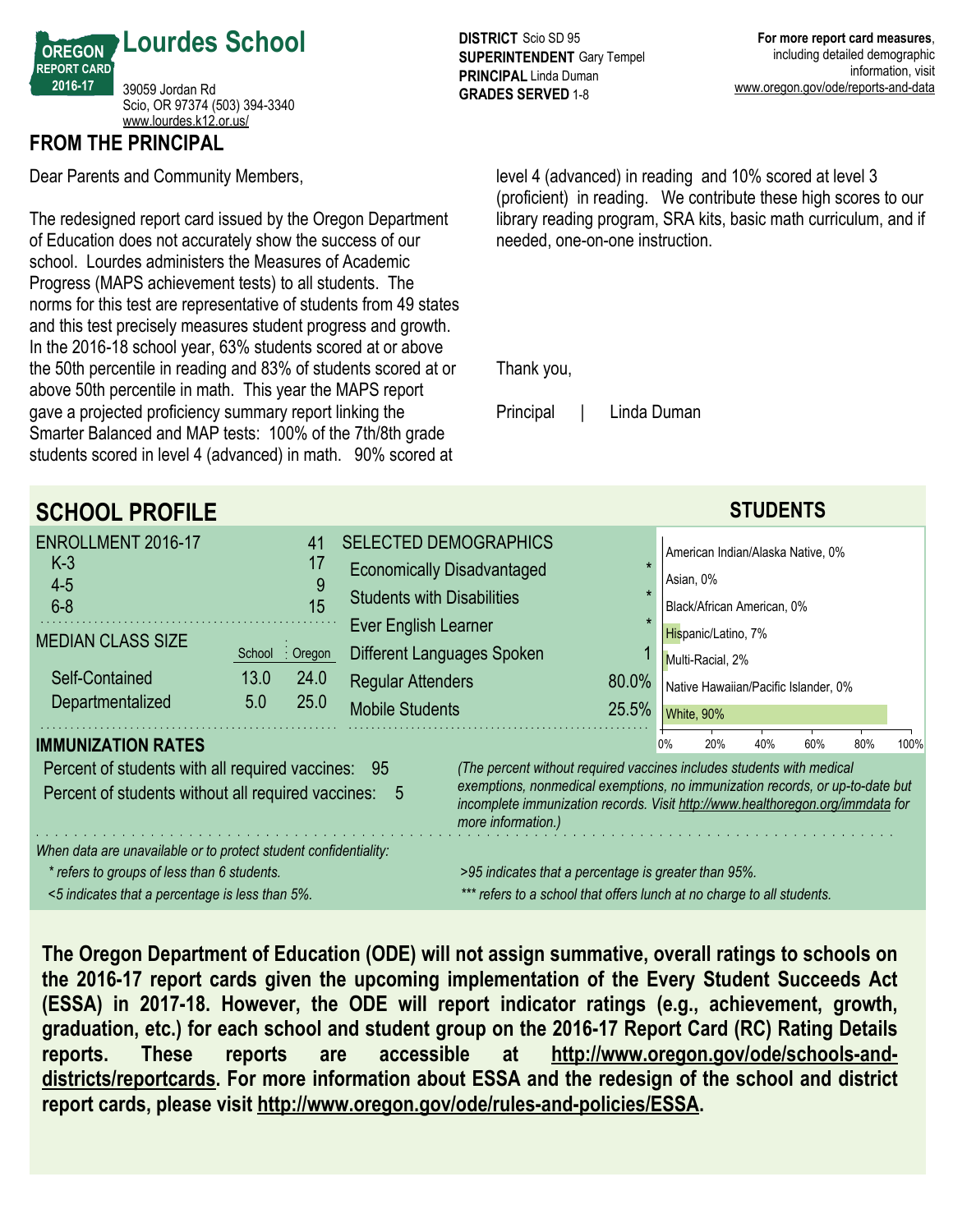39059 Jordan Rd Scio, OR 97374 (503) 394-3340 <www.lourdes.k12.or.us/>

**Lourdes School**

*confidentiality.*

## **PROGRESS** ARE STUDENTS MAKING ADEQUATE GAINS OVER TIME?

| <b>SCHOOL</b>                                                                                                                                                                                | Performance of students enrolled in the school for a full academic year                                                                                                                              |                                              |                                              |                      |                                                         |                              |  |  |  |  |
|----------------------------------------------------------------------------------------------------------------------------------------------------------------------------------------------|------------------------------------------------------------------------------------------------------------------------------------------------------------------------------------------------------|----------------------------------------------|----------------------------------------------|----------------------|---------------------------------------------------------|------------------------------|--|--|--|--|
| <b>PERFORMANCE</b>                                                                                                                                                                           | Did at least 95% of the students at this school take required assessments?<br>$[\times]$ No, Interpret Results with Caution<br>Yes                                                                   |                                              |                                              |                      |                                                         |                              |  |  |  |  |
| The Smarter<br>Balanced and<br>alternate<br>assessments have<br>four performance<br>levels where levels 3<br>and 4 are meeting<br>the standard for<br>school and district<br>accountability. | Participation rate criteria are in place to ensure schools test all eligible students.<br>2014-15 was the first operational year of the<br>new English language arts and mathematics<br>assessments. |                                              | School Performance (%)                       | School<br>2016-17    | Oregon<br>:Performance (%) :Performance (%):<br>2016-17 | Like-School<br>Average (%)   |  |  |  |  |
|                                                                                                                                                                                              | 2014-15<br>2015-16<br>2016-17<br>2013-14<br>English Language Arts (Administered statewide in grades: 3-8, 11)                                                                                        |                                              |                                              |                      |                                                         |                              |  |  |  |  |
|                                                                                                                                                                                              | Levels 3 & 4<br>Level 2<br>Level 1                                                                                                                                                                   |                                              | 44.4<br>77.8<br>22.2<br>0.0<br>33.3<br>22.2  | 63.2<br>31.6<br>5.3  | 52.3<br>22.6<br>25.1                                    | 55.7<br>22.9<br>21.4         |  |  |  |  |
| See report cards<br>from previous years<br>to view historical<br>OAKS performance<br>data.                                                                                                   | <b>Mathematics</b>                                                                                                                                                                                   | (Administered statewide in grades: 3-8, 11)  |                                              |                      |                                                         |                              |  |  |  |  |
|                                                                                                                                                                                              | Levels 3 & 4<br>Level 2<br>Level 1                                                                                                                                                                   |                                              | 55.6<br>44.4<br>22.2<br>22.2<br>33.3<br>22.2 | 57.9<br>26.3<br>15.8 | 42.8<br>27.1<br>30.1                                    | 47.5<br>29.2<br>23.2         |  |  |  |  |
|                                                                                                                                                                                              | Science (OAKS)                                                                                                                                                                                       | (Administered statewide in Grades: 5, 8, 11) |                                              |                      |                                                         |                              |  |  |  |  |
|                                                                                                                                                                                              | Exceeded<br>Met<br>Did not meet                                                                                                                                                                      | 15.4<br>84.6<br>69.2<br>15.4                 | 18.2<br>72.7<br>54.5<br>27.3                 | >95<br>5<            | 13.3<br>64.5<br>51.2<br>35.5                            | 18.0<br>72.0<br>54.0<br>28.0 |  |  |  |  |
| Visit www.oregon.gov/ode/reports-and-data for additional<br>*, <5, and >95 are displayed when the data must be suppressed to protect student                                                 |                                                                                                                                                                                                      |                                              |                                              |                      |                                                         |                              |  |  |  |  |

*assessment results.*

**OREGON REPORT CARD 2016-17**

# **OUTCOMES** FOR KEY STUDENT GROUPS AT THIS SCHOOL COMPARED TO THE SAME GROUPS STATEWIDE

| <b>STUDENT</b>                  |                                      |                                   |                                           |                                              |                               |               |                                          |                               |                                                                                     |               |                                          |                               |
|---------------------------------|--------------------------------------|-----------------------------------|-------------------------------------------|----------------------------------------------|-------------------------------|---------------|------------------------------------------|-------------------------------|-------------------------------------------------------------------------------------|---------------|------------------------------------------|-------------------------------|
| <b>GROUP</b><br><b>OUTCOMES</b> |                                      | School<br>(%)                     | Oregon<br>Performance Performance:<br>(%) | Like-School<br>Average<br>(%)                |                               | School<br>(%) | Oregon<br>Performance Performance<br>(%) | Like-School<br>Average<br>(%) |                                                                                     | School<br>(%) | Oregon<br>Performance Performance<br>(%) | Like-School<br>Average<br>(%) |
|                                 |                                      | <b>Economically Disadvantaged</b> |                                           |                                              | American Indian/Alaska Native |               |                                          |                               | <b>Native Hawaiian/Pacific Islander</b>                                             |               |                                          |                               |
|                                 | Eng. Lang. Arts                      | $\star$                           | 39.7                                      | 43.3                                         | Eng. Lang. Arts               | $^\star$      | 33.0                                     | 38.5                          | Eng. Lang. Arts                                                                     | $\star$ :     | 36.3                                     | $\star$                       |
|                                 | <b>Mathematics</b>                   |                                   | 30.1                                      | 34.1                                         | <b>Mathematics</b>            |               | 26.3                                     | 30.8                          | <b>Mathematics</b>                                                                  |               | 26.9                                     | $\star$                       |
|                                 | Science                              | $\star$                           | 53.2                                      | 61.5                                         | Science                       | *             | 48.9                                     | $\star$                       | Science                                                                             |               | 42.9                                     | $\star$                       |
|                                 |                                      | <b>Ever English Learners</b>      |                                           |                                              | Asian                         |               |                                          |                               | <b>White</b>                                                                        |               |                                          |                               |
|                                 | Eng. Lang. Arts                      |                                   | 30.8                                      | 25.0                                         | Eng. Lang. Arts               | $\star$ .     | 71.9                                     | 85.0                          | Eng. Lang. Arts                                                                     | 60.0:         | 58.7                                     | 57.1                          |
|                                 | <b>Mathematics</b>                   |                                   | 23.7                                      | 25.0                                         | <b>Mathematics</b>            | $^{\star}$    | 67.8                                     | 75.0                          | <b>Mathematics</b>                                                                  | 66.7:         | 48.9                                     | 48.9                          |
|                                 | Science                              |                                   | 37.1                                      | $\star$                                      | Science                       |               | 71.9                                     | 71.4                          | Science                                                                             | $>95$ .       | 73.0                                     | 74.4                          |
|                                 | <b>Students with Disabilities</b>    |                                   |                                           | <b>Black/African American</b>                |                               |               |                                          | <b>Female</b>                 |                                                                                     |               |                                          |                               |
|                                 | Eng. Lang. Arts                      | $\star$                           | 21.1                                      | 20.5                                         | Eng. Lang. Arts               | *             | 31.1                                     | *                             | Eng. Lang. Arts                                                                     | 54.5:         | 57.7                                     | 61.5                          |
|                                 | Mathematics                          |                                   | 17.6                                      | 21.1                                         | Mathematics                   |               | 19.8                                     |                               | Mathematics                                                                         | 45.5:         | 42.4                                     | 46.7                          |
|                                 | Science                              | $\star$                           | 34.9                                      | 41.8                                         | Science                       | $\star$       | 37.8                                     | $^\star$                      | Science                                                                             |               | 62.8                                     | 66.1                          |
|                                 | <b>Migrant</b>                       |                                   |                                           |                                              | <b>Hispanic/Latino</b>        |               |                                          |                               | <b>Male</b>                                                                         |               |                                          |                               |
|                                 | Eng. Lang. Arts                      | $\star$                           | 26.6                                      | $\pmb{\ast}$                                 | Eng. Lang. Arts               | $\star$       | 34.6                                     | 34.8                          | Eng. Lang. Arts                                                                     | 75.0:         | 47.2                                     | 50.1                          |
|                                 | <b>Mathematics</b>                   | $\star$                           | 19.9                                      | $\star$                                      | <b>Mathematics</b>            | $^{\star}$    | 25.3                                     | 30.0                          | <b>Mathematics</b>                                                                  | 75.0:         | 43.1                                     | 48.3                          |
|                                 | Science                              |                                   | 32.4                                      | $\star$                                      | Science                       | *             | 43.4                                     | 48.1                          | Science                                                                             |               | 66.1                                     | 78.8                          |
|                                 | <b>Talented and Gifted</b>           |                                   |                                           | <b>Multi-Racial</b>                          |                               |               |                                          |                               |                                                                                     |               |                                          |                               |
|                                 | $\star$ :<br>95.1<br>Eng. Lang. Arts |                                   | >95                                       | $\star$ :<br>56.9<br>51.0<br>Eng. Lang. Arts |                               |               |                                          |                               | *, <5, and >95 are displayed when the data<br>must be suppressed to protect student |               |                                          |                               |
|                                 | Mathematics                          | $^\star$                          | 94.5                                      | >95                                          | <b>Mathematics</b>            | $^{\star}$    | 46.4                                     | 43.1                          | confidentiality.                                                                    |               |                                          |                               |
|                                 | Science                              | $\star$                           | 97.6                                      | >95                                          | Science                       | *             | 69.9                                     | 68.2                          |                                                                                     |               |                                          |                               |
|                                 |                                      |                                   |                                           |                                              |                               |               |                                          |                               |                                                                                     |               |                                          |                               |